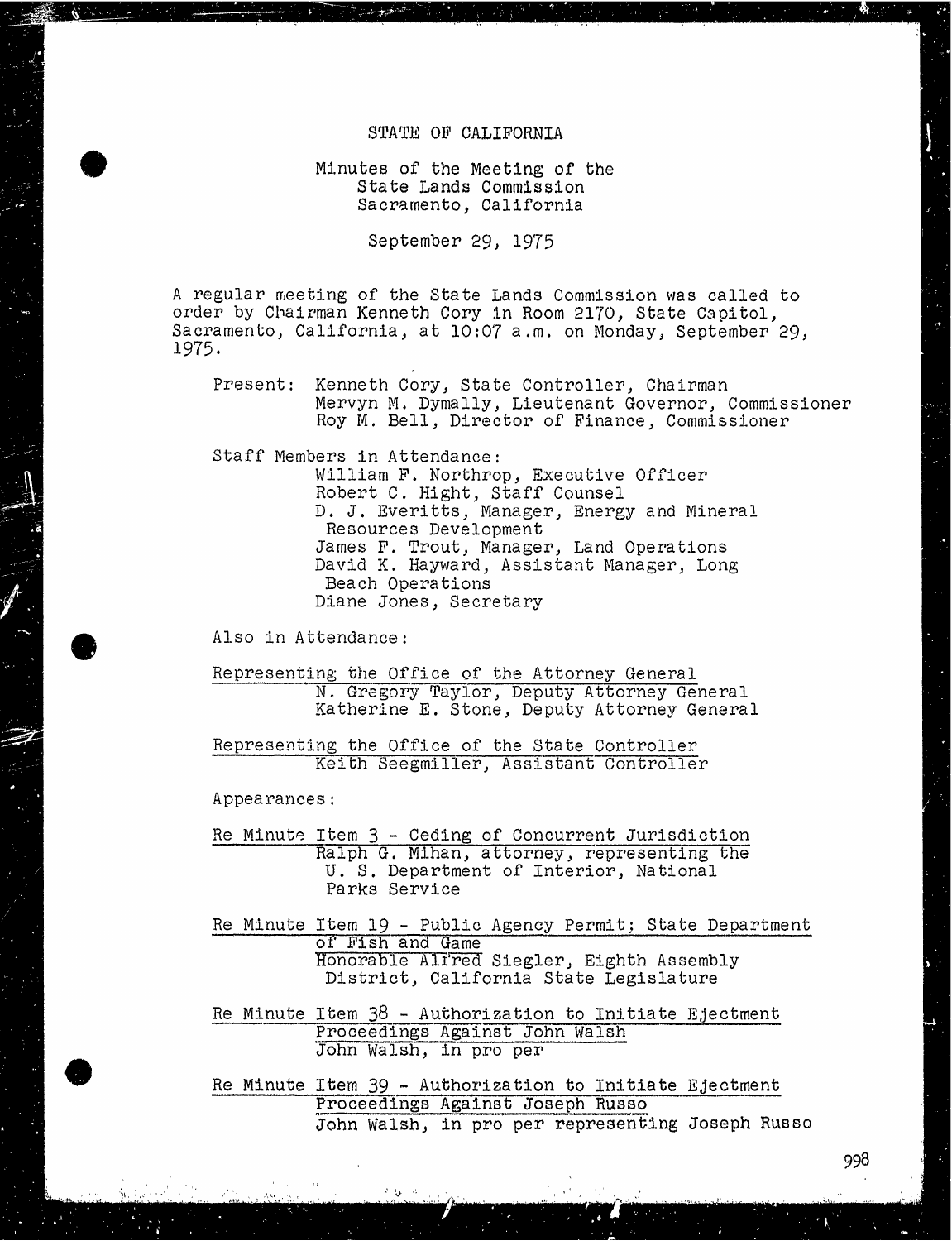#### EXECUTIVE OFFICER 'S REPORT

During the Executive Officer's report, Mr. William F. Northrop, reported on the following items:

- 1. U. S. DEPARTMENT OF INTERIOR OCS LEASE SALE 35: Chairman Kenneth Cory presented a statement empha sizing that the Commission's main concern with the Department of Interior's leasing program on OCS Lease  $#$  35 is that a publicly-owned natural resource is not given away. He stated that such questions as how the oil is going to come ashore and liabilit answered to the satisfaction of all concerned. I statement is attached as Exhibit "A".
- 

2. GEOTHERMAL HEARINGS<br>Commissioner Mervyn M. Dymally reported on the recent geothermal hearings held in Los Angeles and San Francisco. He stated that three proposals were suggested :

- 1 ) Establish an environmental appeals board to handle appeals from agencies and the public;
- 2) Establish a lead agency to avoid duplication of effort; and
- 3) Limit the EIR requirements or negative declaration for exploratory geothermal wells, followed by a full report if wells seem promising of production

He reported that a Task Force, composed of government, industry and environmental groups, will meet early next month to discuss the above proposals and make recommendations to the Legislature and the Administration to expedite development of geothermal energy

3. WESTERN STATES LAND COMMISSIONER'S RESOLUTION<br>Mr. Northrop presented a resolution passed without dissent before the Western States Lands Commissioners Association convention recently held in Hawaii. The Resolution proposes that ownership and jurisdiction of public domain lands under the management of BLM be returned to the States in which they are located, and further that management of the lands be administered by the states in accordance with the public trust. It also proposes that federal legislation be drafted to accomplish such a transfer and that the congressional delegations be contacted for support. Pursuant to Mr. Northrop's request the Commission authorized the staff to assist in drafting such legislation. In addition Mr. Northrop suggested that the Commission work with the California Congressional delegation to effect such a transfer. The Resolution is attached as Exhibit "B".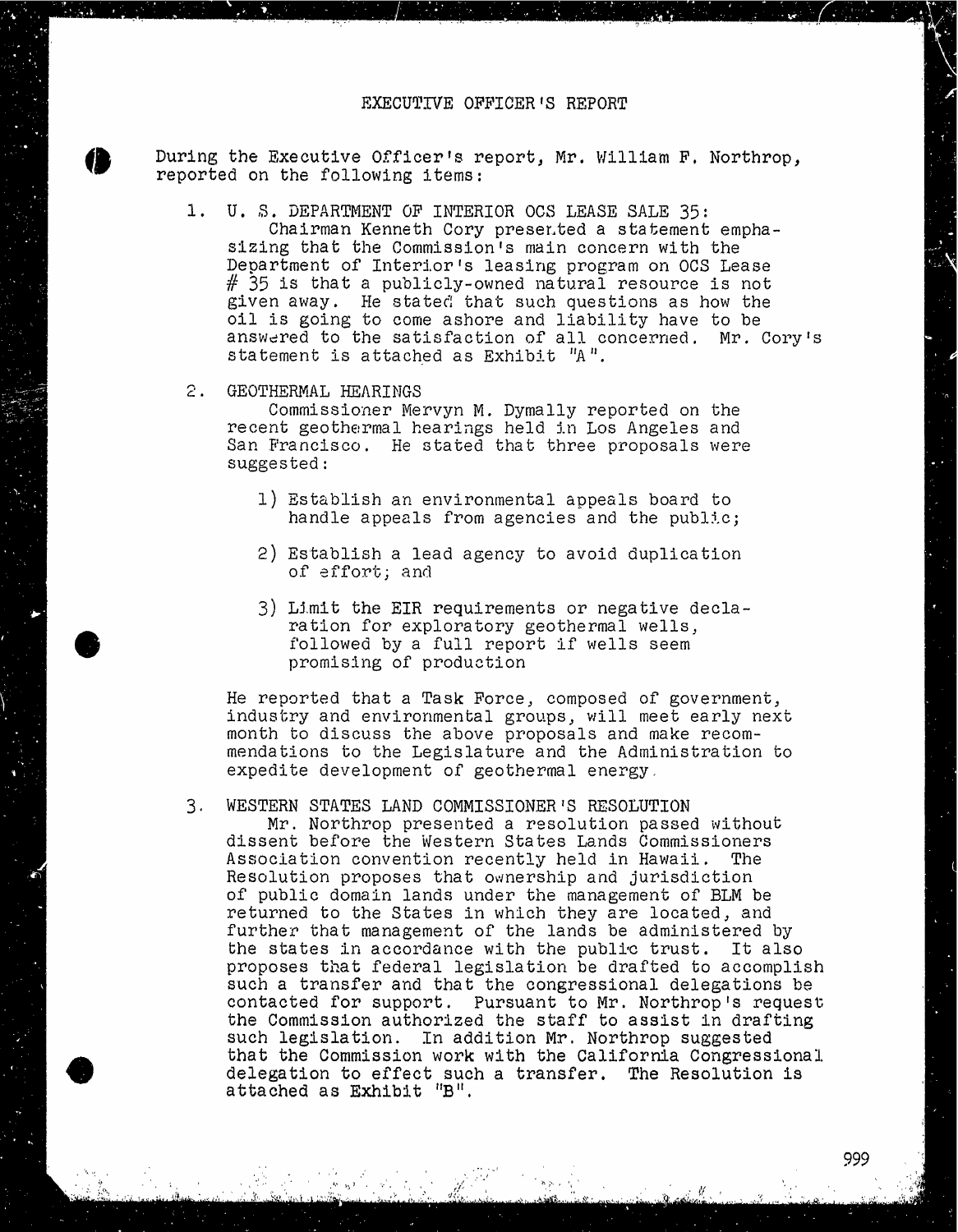- 4. POLICY CHANGE ON SPOIL REMOVAL ROYALTY
- 5. WESTERN LNG TERMINAL APPLICATION

Pursuant to the Commission's request at the August meeting, the staff presented the information which was requested concerning Western LNG's pending application. Slides were shown which included, among other the proposed area to be leased. One of the raised by th Commission at the previous meeting was whether or not this was the first step in establishing an LNG terminal in an extremely sensitive area .

6. RECREATIONAL PIER PERMITS<br>Pursuant to a previous request by Commissioner Mervyn M. Dymally, the staff presented a brief report on existing trespassers which should be brought under<br>lease with the Commission. The areas where the treslease with the Commission. The areas where passes occurred included Lake Tahoe, Bethel Island and Donner Lake.

Mr Northrop's written comments are attached as Exhibit "C" and by reference made a part hereof.

Attachment: Exhibit A: (3 pages)<br>Exhibit B: (2 pages)<br>Exhibit C: (5 pages)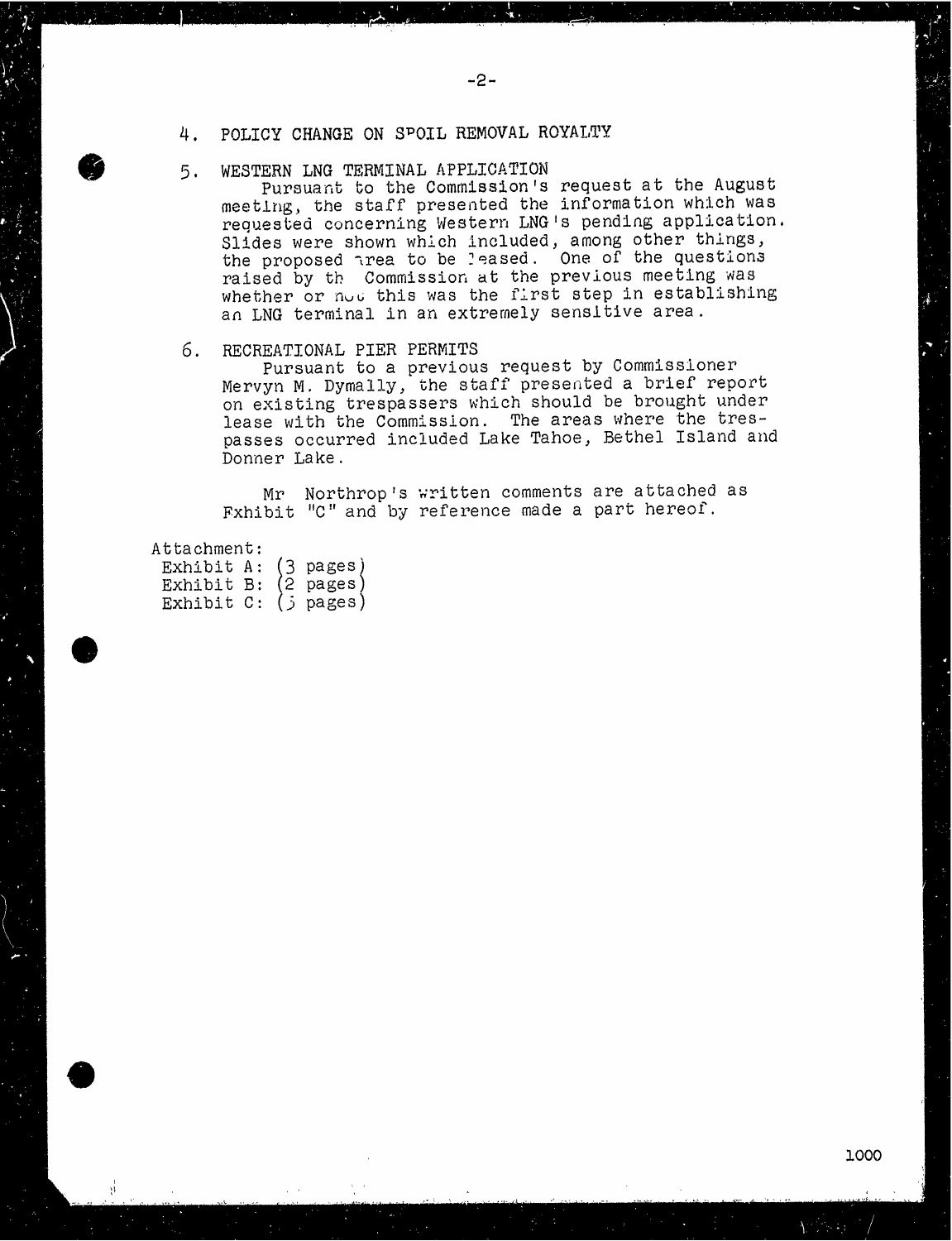#### STATEMENT\*

by

### KENNETH CORY, Chairman State Lands Commission

The U. S. Department of Interior has recently announced a delay in oil and gas lease sales offshore Southern California from October to December. More time, they say, is needed to consider public comment.

Apparently the Governor's objections, the protests from citizen groups, the threat of a lawsuit from the Mayor of Los Angeles, and this Commission's criticism of inadequate Environmental Impact Statements have combined to get the attention of the Federal mule.

We must now keep that attention and use these next two months in concert rather than in conflict. This delay could give us all a chance for real communication with the Department of Interior rather than the counter monologues the Department has been offering for these last two years.

The State Lands Commission is not opposed to oil exploration or to oil drilling as a valuable energy source. During the next two months, however, we will continue to insist on California's right to know the full extent of a public resource off its shores before that resource is bargained away to a private corporation. We will also continue to insist that

\*Presented at State Lands Commission meeting, Sacramento, California, September 29, 1975.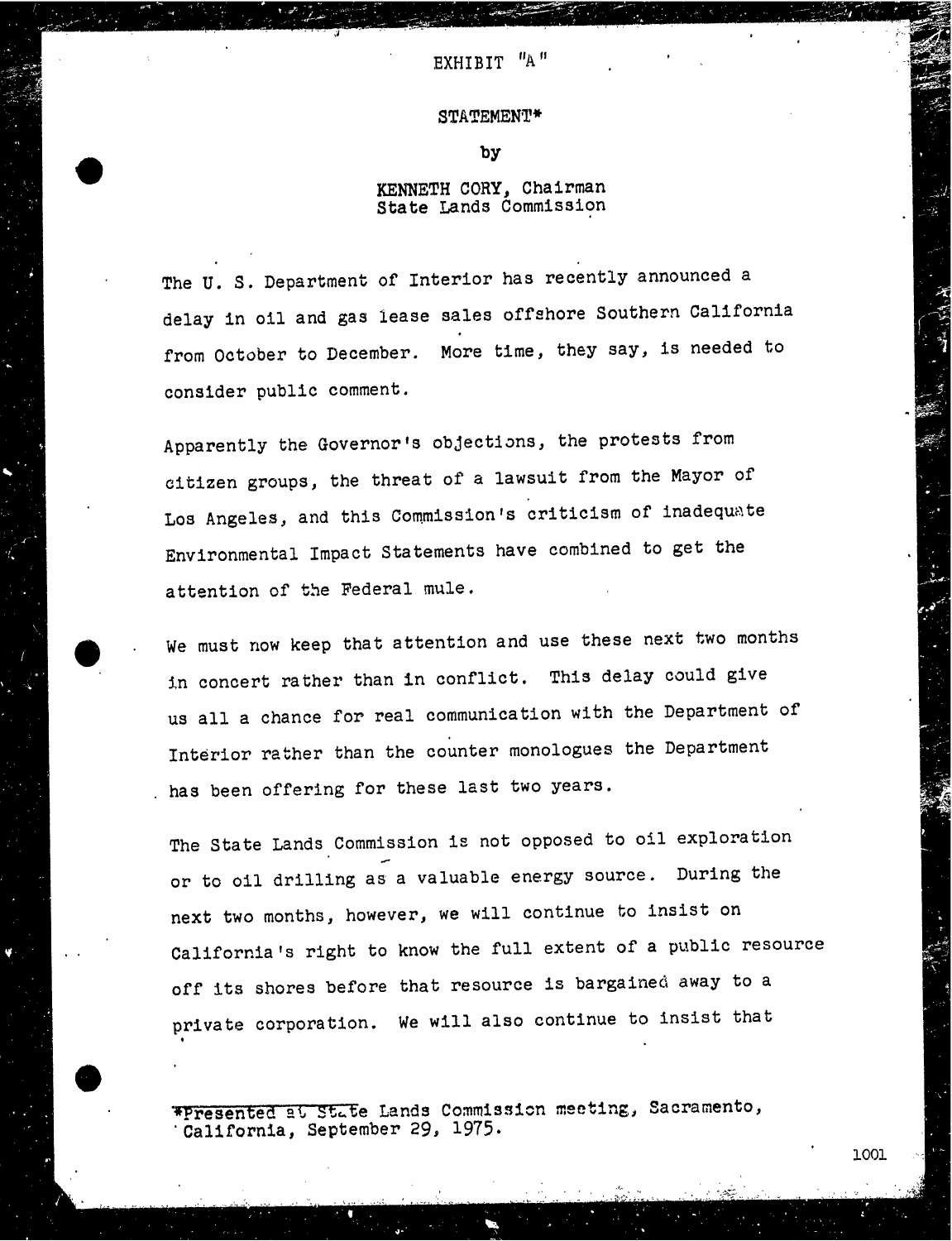environmental safeguards be . paramount in any contract that involves public property. This Commission is responsible only to the people of California and will protect the public trust and public easement in this State at all times.

The Environmental Impact Statements which the Department of Interior has prepared and distributed concerning OCS Lease Sale #35 have been extensive. They have failed, however, to give adequate consideration to areas which are vital to the public welfare, and which we hope will be answered within the next two months.

For example: Neither the programmatic nor the site specific EIS describes the extent of the oil and gas supply available on Outer Continental Shelf lands which the Federal Government proposes to lease. What are we leasing? What are we selling? If we don't have the answers to those questions, how do we know how much to charge? Let's do some exploration before we give away the store. And, let's bring the coastal states into the game as partners -- not as stepchildren.

Another question not answered in the EIS: How is the oil going to be brought ashore? Will the successful bidder use tankers? If so, where will they dock? Will pipelines be used instead of tankers? How big will those pipelines be? How long? Where will the refineries be? An oil company can pump all day long 100 miles from shore. But, sooner or later, that crude has to come to town in a form that the public can use -- because the public is going to have to  $pay for it.$  1002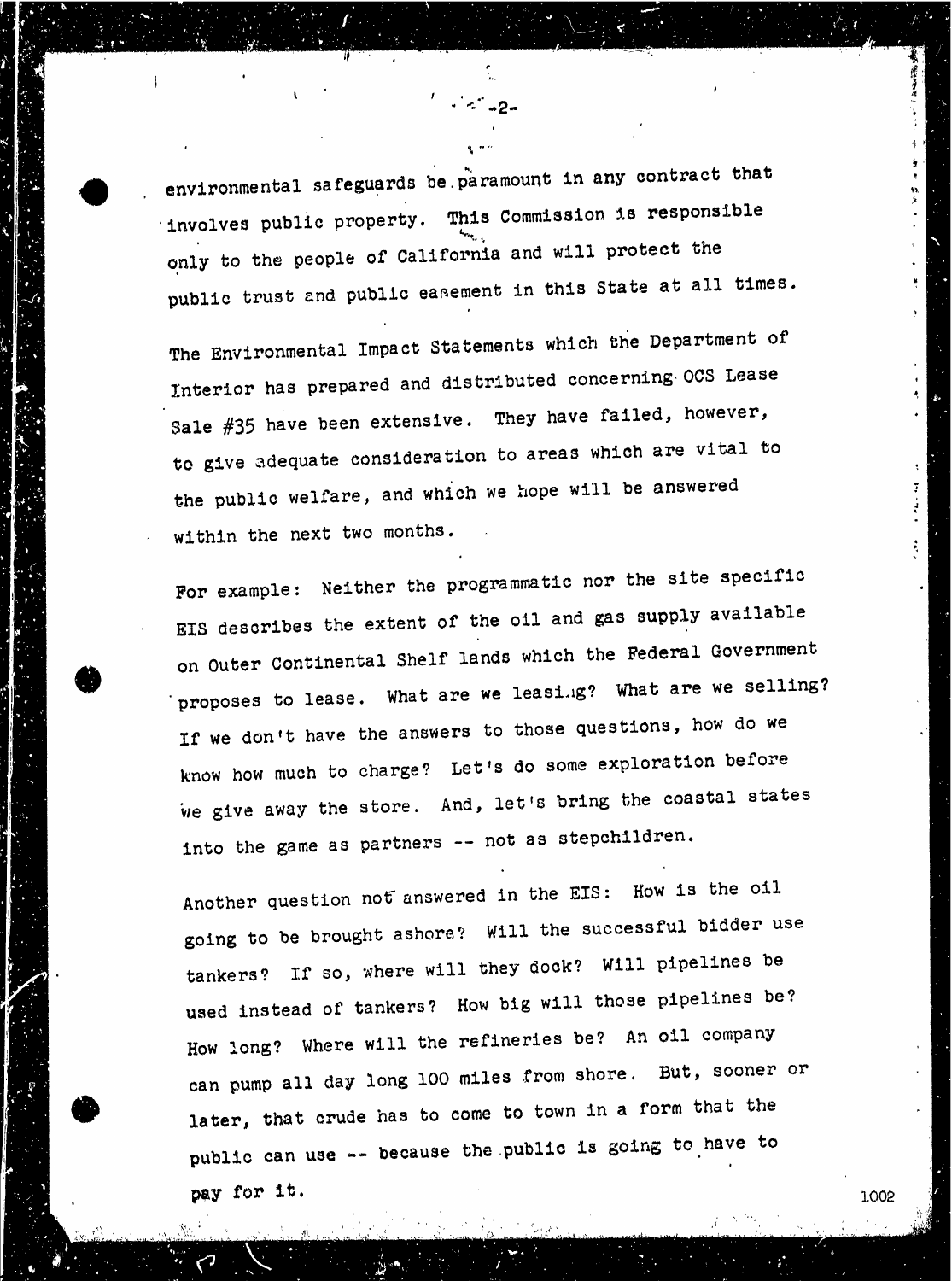And liability. The Federal EIS has not mentioned liability. In the event of an oil spill, or any other public damage, who pays the bill? Will California have to do its own cleanup job once again, and spend another five years in court to be repaid? We feel that liability is vital to any lease sale, and that it should be established before any more commitments are made.

These are a few of the points that we will be communicating to the Department of the Interior in the two months that are now available to us. We sincerely hope that the Department will consider these comments and will provide California with information and answers. Without them, there is no dialogue; there is no communication; and this delay will have been no more than a stall prepared by a public relations staff. We hope it is more than that, but our optimism is understandably cautious.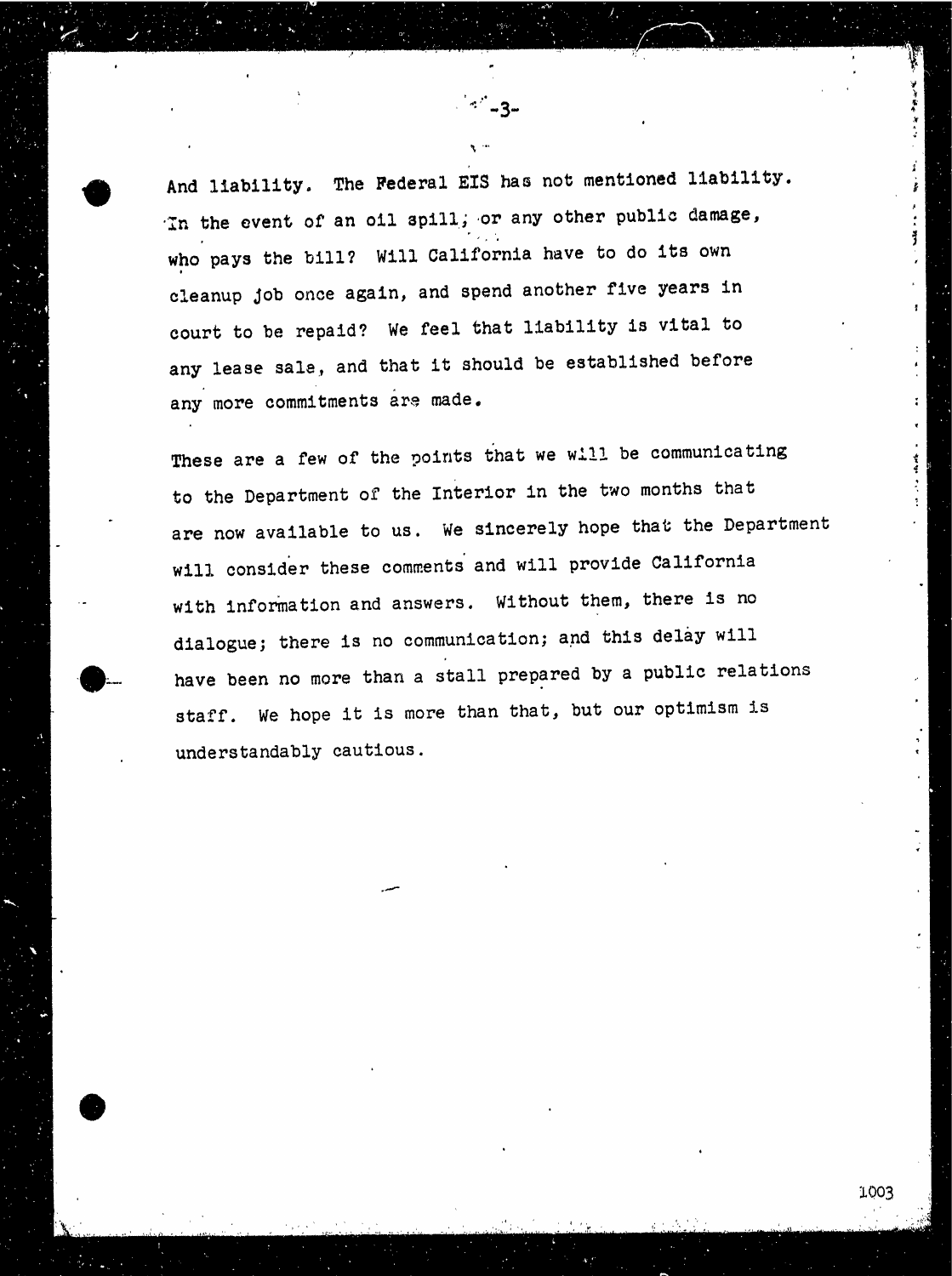# EXHIBIT "B"

# BEFORE THE WESTERN STATES

# LAND COMMISSIONERS ASSOCIATION

TH THE IMTURE OF THE TRANSFER RESPECTED PUBLIC DOUGLY PANAGED RESPIED PUBLIC DOMAIN ANAGEMENT (RESOLUTION BY THE BUREAU OF LAND MANAGEMENT) TO THE MEMBER STATES OF THE WESTERN STATES LAND COMMISSIONERS LAND COMMISSIONERS LAND COMMISSIONERS LAND COMMISSIONERS LAND COMMISSIONERS AND LAND COMMISSIONERS LAND COMMISSIONERS LAND COMMISSION COMMISSION COMMISSION COMMISSION COMMISSION COMMISSION ASSOCIATION

WHEREAS, within the border; of the Western States which comprise the Western States Lind Commissioners Association are large assents of unappropriated and unreserved public domain under the Jurisdiction of the United States Burees of Land Management ; and

WHEREAS, the administration by the Bureau of Land lianagevent of such lands has been costly and burdensome to the public and to the Western Stores which have such lands within their borders; and

WHEREAS, the individual states have on inherent right and are better qualified to manage such lands within their botders and can do so movie efficiently and with less cost than the Bureau of land Manage , nc; and

MIEREAS, in numerous instances the Bureau of Land Management has violated the incent of Congress in its administration of such lands to the detriment of such states; and

MIEREAS, the Bureau of Land Management has failed to cooperate ar! inform the Western States concerning the development, manage- ent and utilization of such lands and their resources within such states and their cuter continental shelf border lands; and

WHEREAS, the Bureau of land Management has failed to act in a timble and proper manner on the selection of lieu lands by the Western States or: has failed to preaptly respond to the offer by the Western States of In4 exchanges beneficial to the public;

NOW, THEREFORE, be it resolved by this association as follows:

1. It is the sense of this Association that the ownership of such public lands administered by the Bureau of Land Panagement Should be transferred to the states within which such lands are located to be administered by such states in accordance with the public trust now applicable to such lands :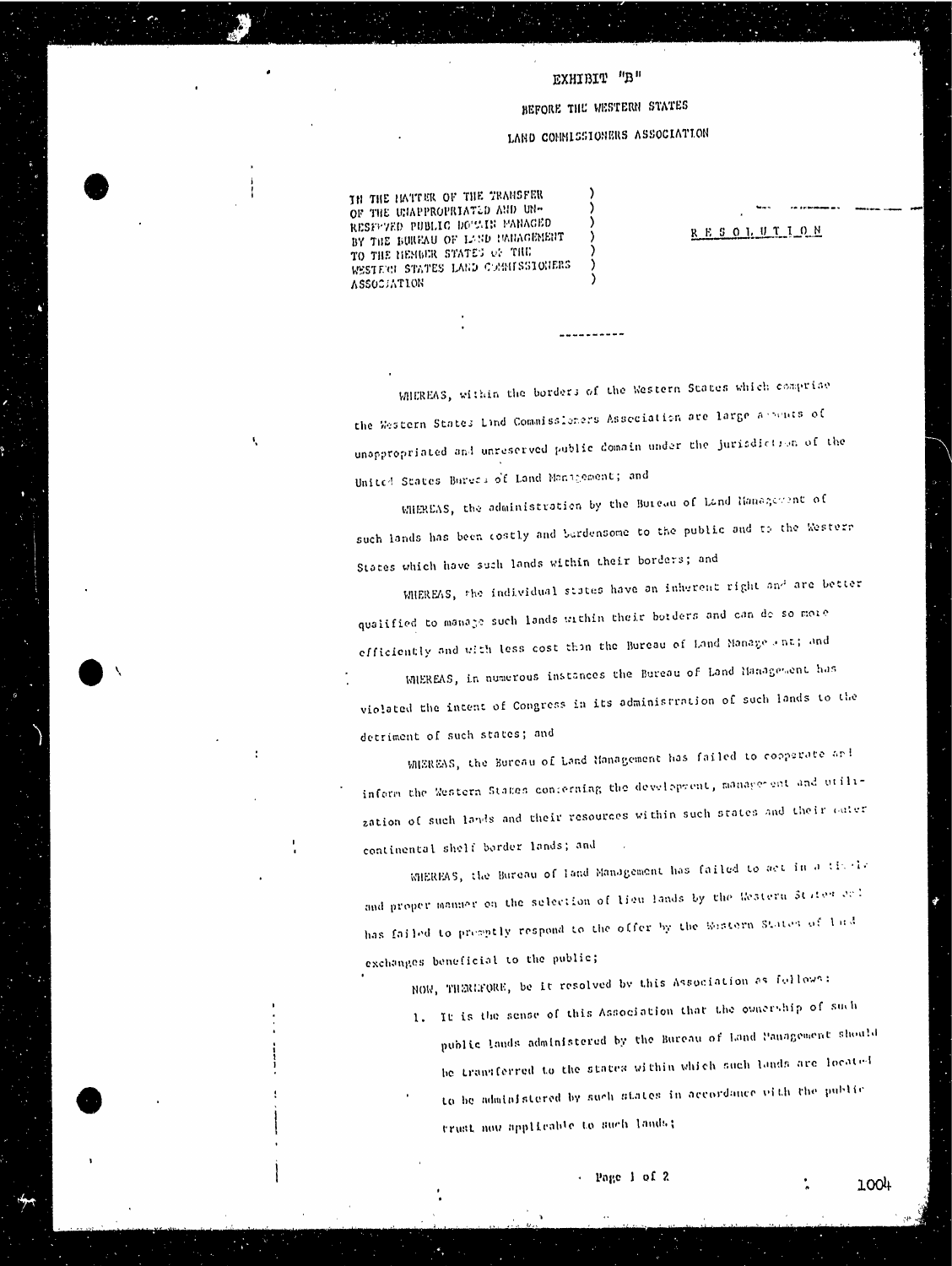- 2. A Committee of this Association be appointed to draft an appropriate bill to accomplish such transfer;
- 3. Upon completion of such bill the secretary transmit a copy to every Senator and Congressman of each member of the Association with an appropriate letter of explanation requesting support for the bill ;
- 4. A seeand Committee of the Association be appointed to contact each Senator and Congressman by telephone requesting support for such bill;
- 5. It is also the sense of this Association that the pending Bureau of Land Hanagement enabling bill in Congress should be tabled for the same reasons prompting this Association's proposed bill and that the letter of explanation for the Association's proposed bill as well as the follow-up telephone calls each include a request that the Senators or Congressmen vote to cable the Bureau of Land Management's enabling bill;

6. A copy of this resolution accompany the mailing mentioned above.

ADOPTED this 7th day of August, 1975

--

For the Association:

President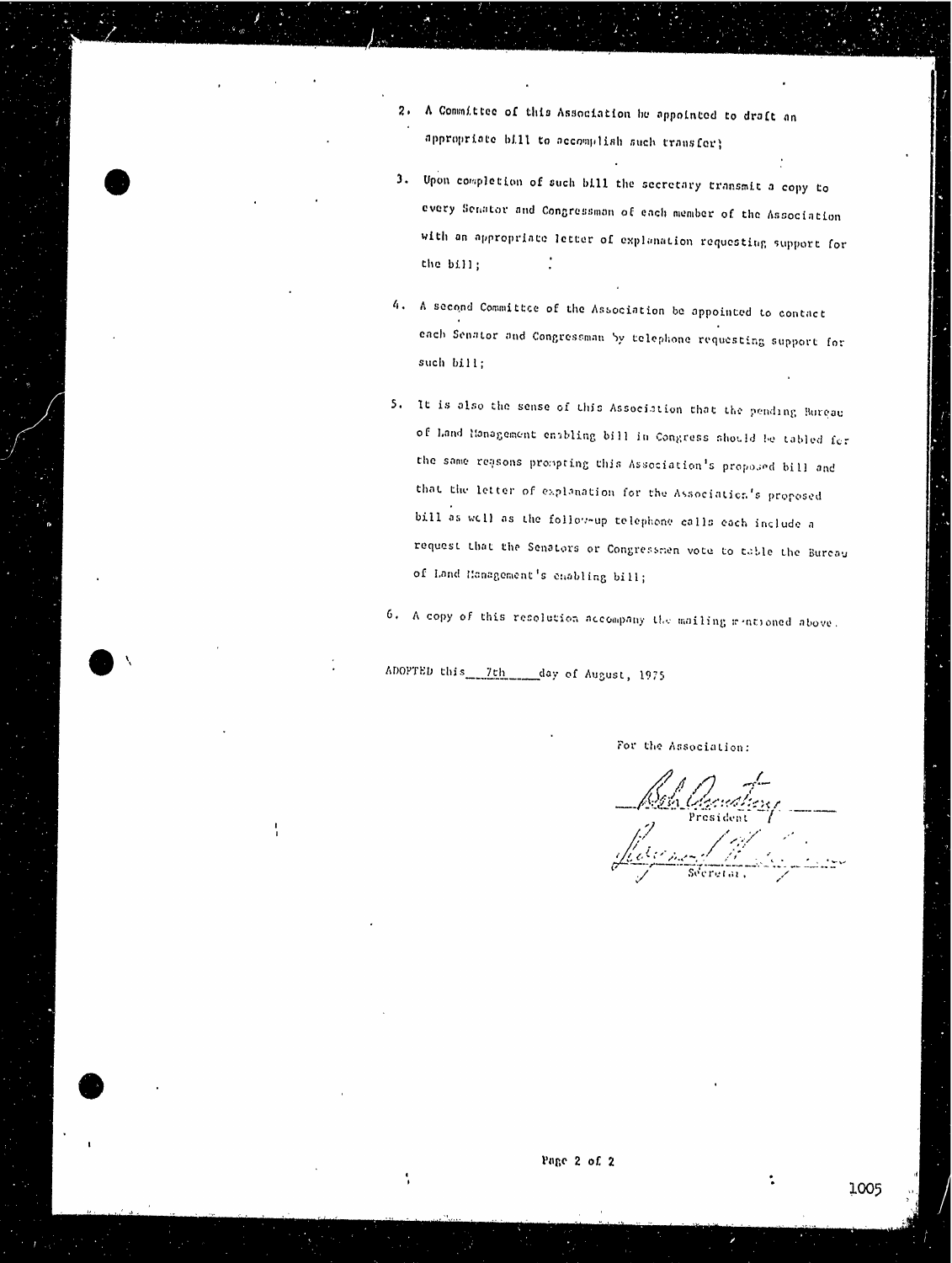# EXHIBIT "C " STATE LANDS COMMISSION MEETING

September 29, 1975 EXECUTIVE OFFICER 'S REPORT by William F.' Northro

# 1. RECENT ENERGY DEVELOPMENTS

Within the last week, Mr. Chairman, there have been some significant developments in the energy field which will affect and intensify the Commission's programs :

#### A. GEOTHERMAL RESOURCES

As Chairman of the Commission's Subcommittee on Alternate Energy Sources, the Lieutenant Governor has recently conducted geothermal conferences in San Francisco and Los Angeles. It would be helpful to the staff if the Lieutenant Governor Would review some of the items discussed at these sessions.

#### B. OFFSHORE OIL DRILLING

The U. S. Department of Interior has just rescheduled its leasing program on OCS Lease Sale #35 offshore Southern California from October to December. We would be pleased if the Chairman would care to comment on these developments for the staff at this time.

# 2. WESTERN STATES LAND 'COMMISSIONERS RESOLUTION I have provided each of the Commissioners with a copy of the resolution recently passed by the 1006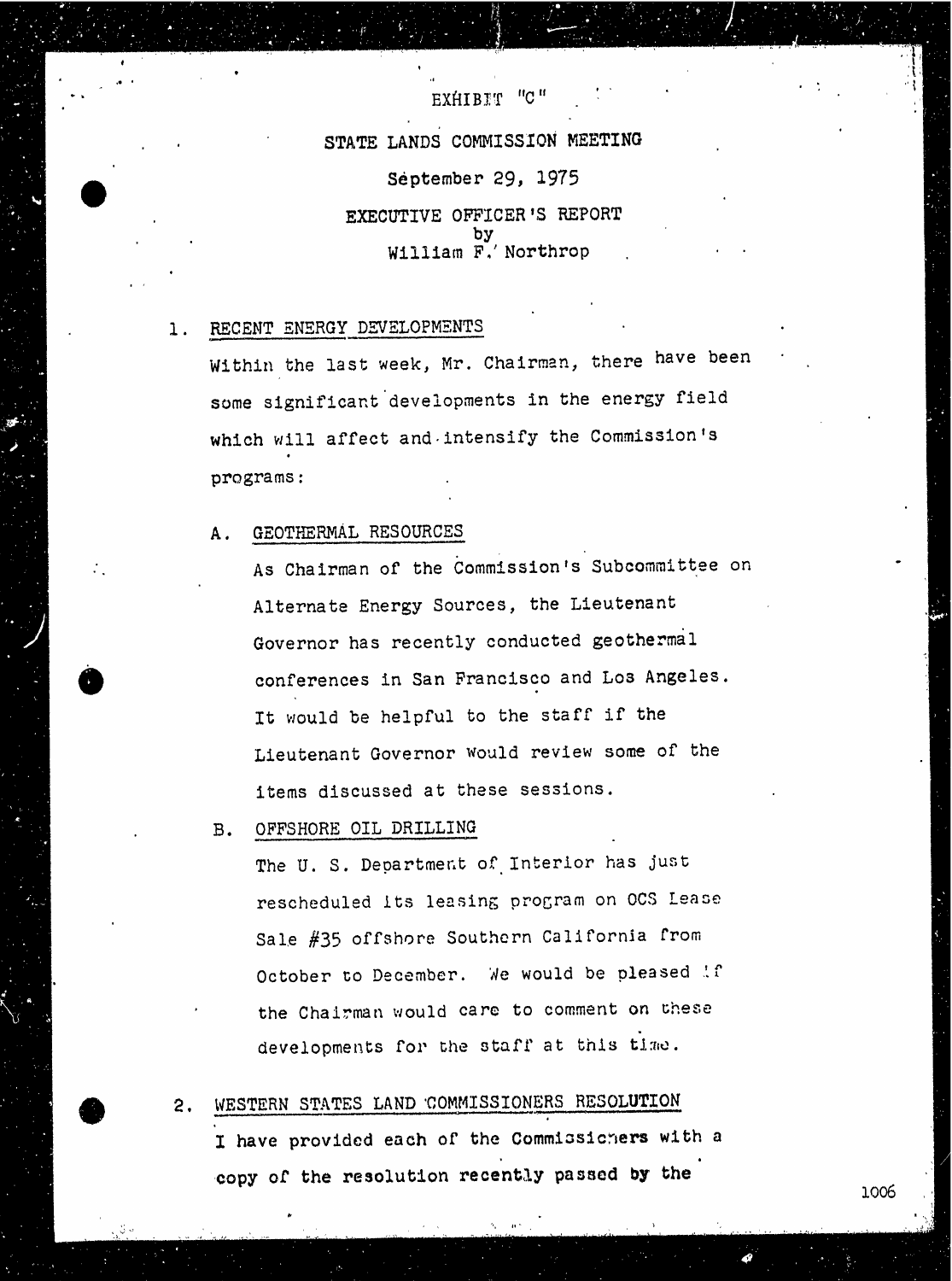Western States Land Commissioners Association in regard to public domain lands. The resolution proposes that ownership and jurisdiction of such lands be transferred from the Bureau of Land Management to the States within which these lands are located; and, further, that management of the lands be administered by the States in accordance with the public trust.

-2-

The resolution also proposes that Federal legislation be drafted to accomplish such a transfer and that Congressional Delegations be contacted for support.

If the Commissioners agree, I would propose that the staff be authorized to assist in drafting such legislation and that the Commissioners work with the California Delegation to accomplish the return of California's public lands to State jurisdiction.

# 3. POLICY CHANGE ON SPOIL REMOVAL ROYALTY

Staff proposes that the Commission consider a change In policy to apply royalty fees for the removal of silt, sand, and gravels which are located on tide and submerged lands, or on any state-owned lands wherein the mineral rights are reserved to the State .

This material is a valuable mineral resource and a possible cource of revenue to the State which has never before been realized. Historically, for  $1007$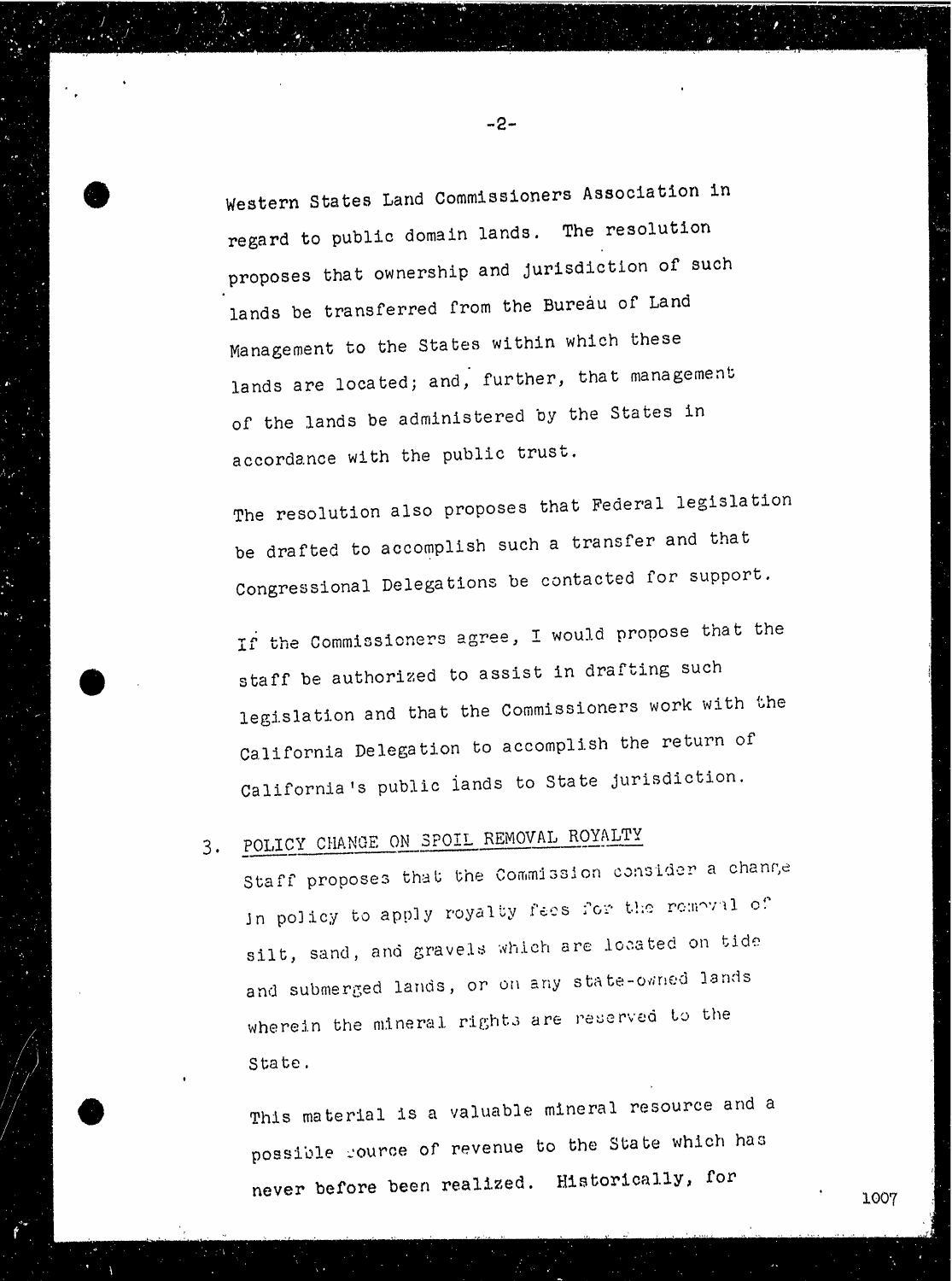example, no royalty fee has been charged if such spoils are removed from and deposited on state lands.

However, staff feels that private parties who remove the accreted material in the process of performing maintenance dredging, or construction of new facilities, are receiving benefit to themselves. Furthermore, depositing such material in deep disposal sites -- even if they are stateowned -- prevents any possible recovery for revenue or future beneficial use.

Therefore, staff feels that the State's mineral rights are being denied or subverted under the present policy and that some royalty consideration is due the State.

# 4 . WESTERN LNG TERMINAL APPLICATION

At the August meeting, Mr. Chairman, the calendar contained an application from Western ING Termina Company to lease two parcels of submarged land offshore Point Conception for the deployment and maintenance of monitoring buoy.

The Commissioners put over this item, requesting more information as to what the lands would be used for, and whether or not this was the first step in establishing an LNG terminal in an extremely sensitive area.<br>
1008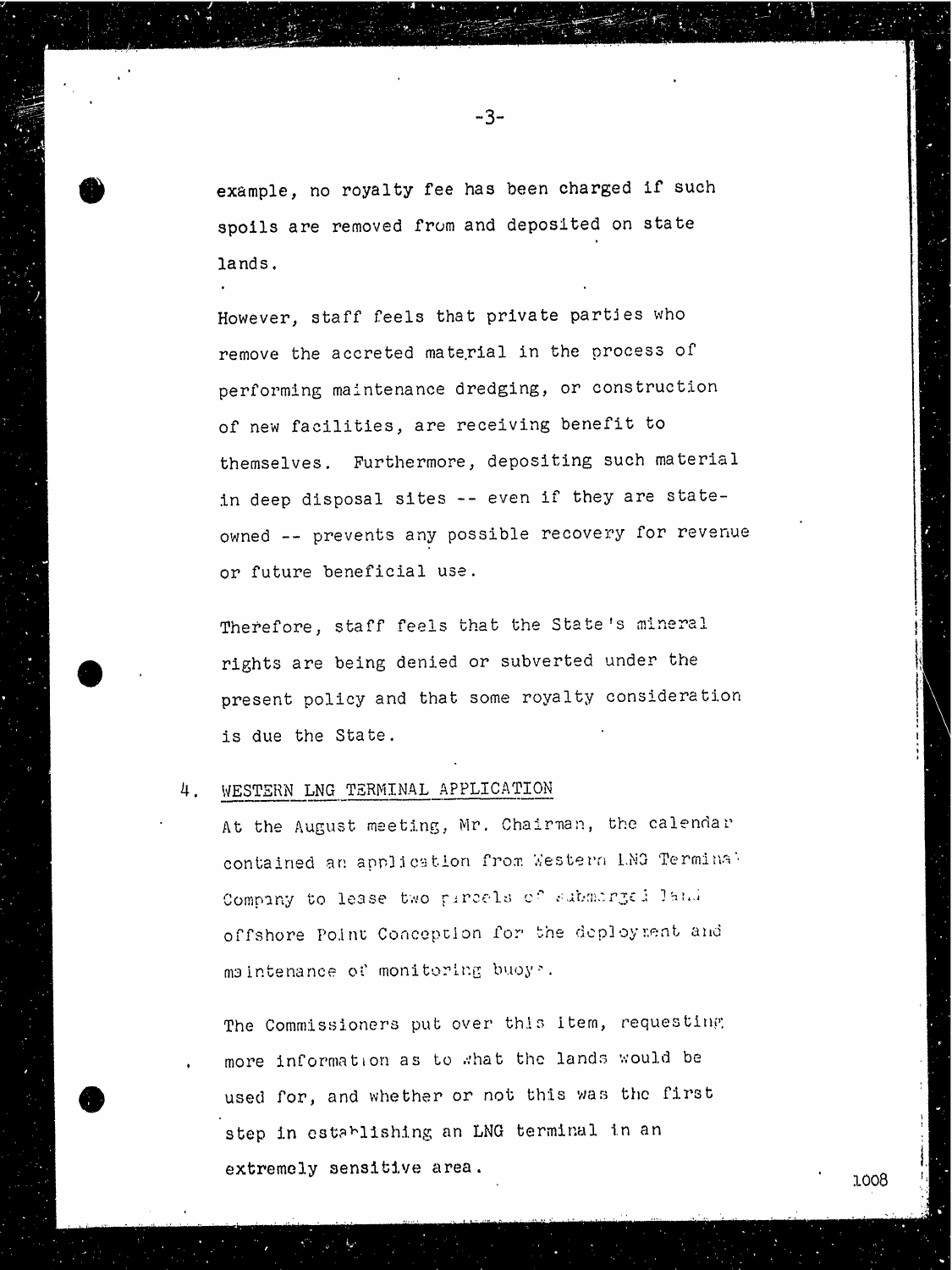We have developed the information the Commission requested, and I will ask Mr. Trout to make a presentation to the Commission on this subject.

-4-

# 5. WITHDRAWAL OF ITEM 6(A)

Item 6(A ) concerns application by the Department of Transportation for a public agency permit to construct and maintain a bridge on state-owned land. However, the Department at this time has not completed its CEQA responsibilities in providing the Commission with a Notice of Determination. Therefore, it will be necessary to withdraw the Calendar Item for today's meeting, and to allow CALTRANS to resubmit the application at a time when all requirements have been met.

## 6. CHANGES IN ITEM 4 (A)

Item  $4(A)$  concerning the ceding of concurrent Jurisdiction has been changed -- and we wish to bring this to your attention.

The staff is now recommending that the item bc deferred for an indefinite period of time pending a change in the statute governing the procedures for authorization of such cessions.

This is being done on the advice of Staff Counsel and the Office of the Attorney General. The action is being based upon their research, which indicates that the statute, in its present form, is not

1009